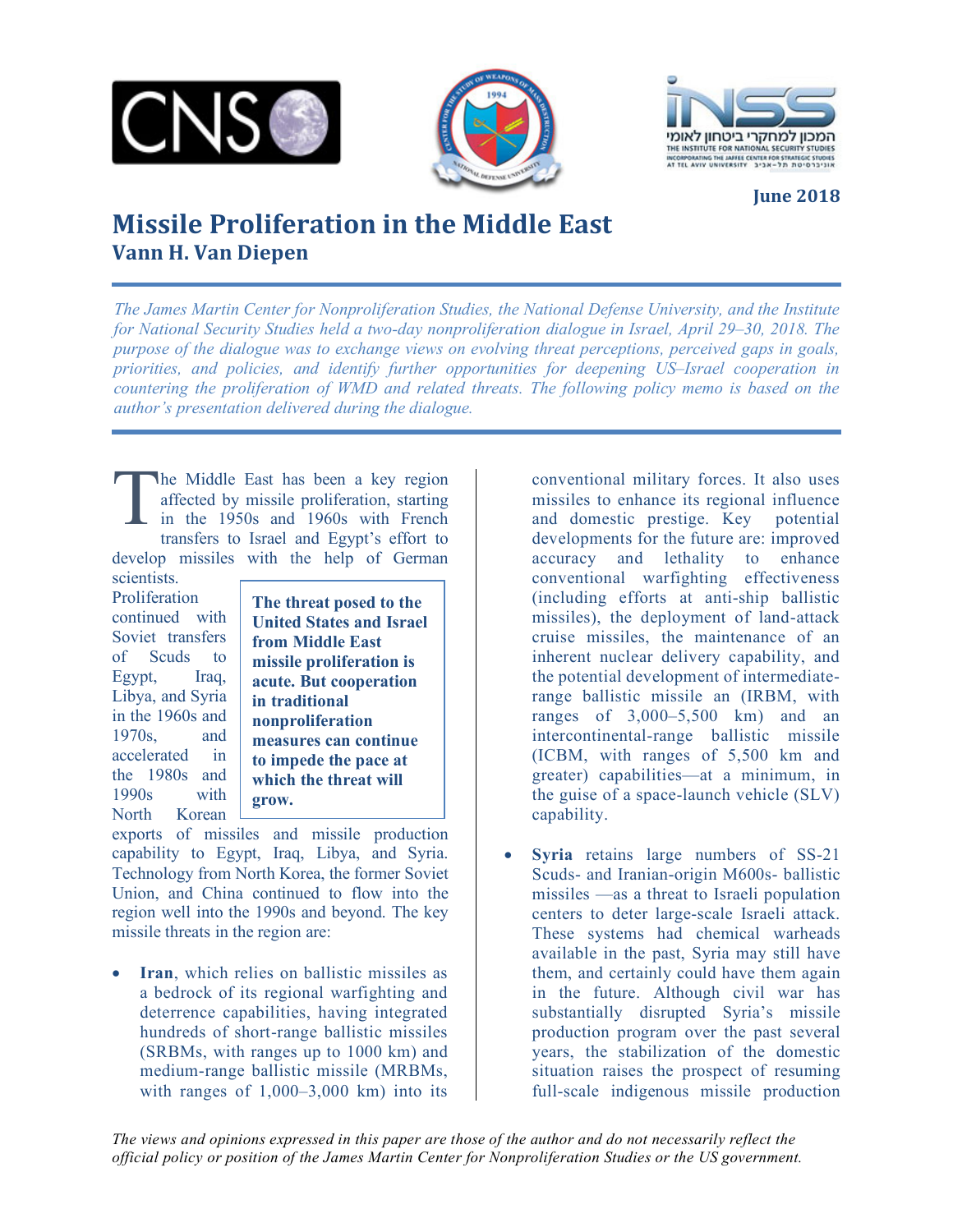with Iranian and North Korean assistance. The fate of Syria's past nuclear weapon program remains a long-term wild card.

- **Egypt** retains Soviet- and North Koreansupplied Scuds and produces North Korean Scud-class systems indigenously. Given the regional trend toward longer-range systems, it would not be surprising if Egypt were to seek to develop medium-range missiles, perhaps based on its indigenous SRBMs.
- Small ballistic missile forces also exist in **Saudi Arabia**, which imported Chinese CSS-2 IRBMs in the late 1980s, the **United Arab Emirates**, which imported North Korean Scuds, **Turkey**, which imported short range ballistic missiles from China, and in the former governmental forces of **Yemen,** which imported Soviet SS-21s and Scuds as well as North Korean Scuds. Saudi Arabia might seek more modern missiles to replace its CSS-2s, particularly if Riyadh's concerns about Iran's nuclear capability grow, and Turkey might seek MRBMs.
- **Non-state actors** in the region are amassing short-range rockets and even guided missiles capabilities that also threaten stability—both because of these actors' own objectives and the potential they may act as allies of, or proxies for, Iran. Hezbollah has tens of thousands of rockets, including some that can reach any Israeli population center, and some press reports suggest it has access to SRBMs. Hamas and Palestinian Islamic Jihad have hundreds of short-range rockets. The Houthis in Yemen have used missiles from the former regime and missiles smuggled in from Iran against the Saudi coalition and targets in Saudi Arabia. The fate of the Muammar Qaddafi regime's remaining Scuds in Libya is unclear. In the future, these groups could acquire more, longer-ranged, and more accurate rockets and missiles.

# **Nature of the threat**

Based on current missile proliferation, it is abundantly clear that the regional missile proliferation threat within the Middle East is acute. From a US standpoint, Iran's missile capabilities—and those of non-state actors that may act as Iranian allies or proxies—are of greatest concern. These rocket and missile programs have the potential, now or in the future, to:

- Intimidate or coerce US allies and friends in the region, through the implicit or explicit threat of striking cities and other area targets throughout the region, causing civilian casualties and panic. This might also provide an "umbrella" for further Iranian terrorism, proxy subversion, and threats to impede free navigation by inhibiting retaliation against Iran for such actions.
- Seriously disrupt public life and damage infrastructure of US regional allies and friends in an actual conflict, directly and/or via proxies. As missile accuracy improves, Iran and its proxies also will be able to directly strike specific military, economic (e.g., oil production, desalination facilities), and political targets.
- Disrupt US military basing, reinforcement, and operations in the region. This ability might also lead regional US allies and friends to question the reliability or value of US support in an impending conflict.
- Target US naval operations and sea lines of communication within the Gulf and potentially the Arabian Sea, and to reach beyond the region to Europe or even the US mainland, and potentially to deliver nuclear weapons both within the region and externally.

# **Plans to address the threat**

The United States has been working to reduce the threat of missile proliferation within the Middle East and elsewhere since the 1980s. Although the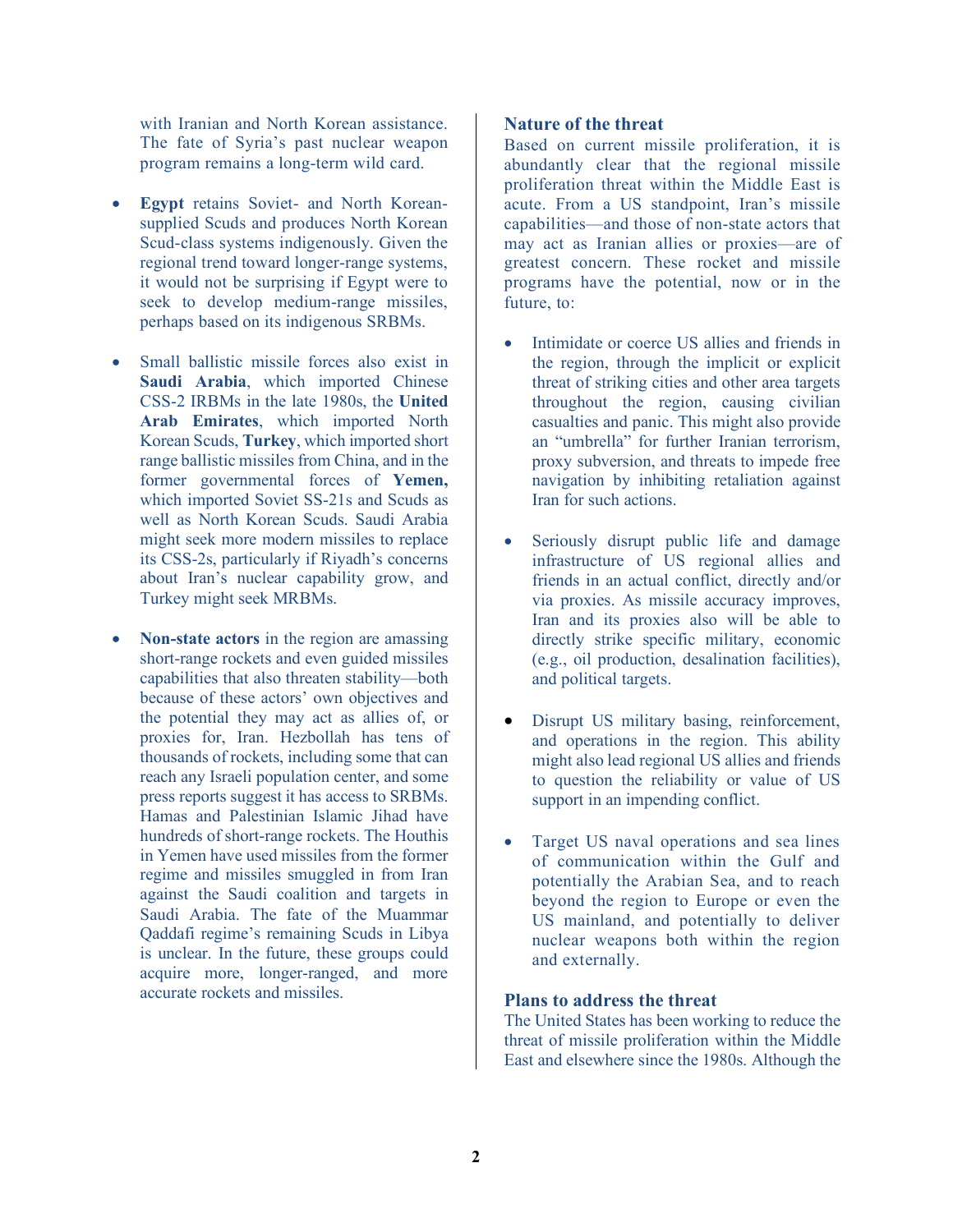current and prospective regional missile threat described above is quite serious, this threat would have been much worse, much more quickly, without the spectrum of missile nonproliferation measures that the United States and its allies and friends have been engaging in over the past 30 years, ranging from national export controls and the Missile Technology Control Regime (MTCR) to interdiction and sanctions and threat reduction programs. Through these efforts, and in conjunction with broader US foreign and military policies in the Middle East, the US, allies, and friends have:

- Directly reduced the number of countries in the region with indigenous missile programs or imported missiles, as well as the number of such missiles, including in Iraq and Libya; and reduce the number of countries that export such missiles to the Middle East;
- Dissuaded other countries, including in the Middle East, from developing MTCR Category I missiles (missiles capable of delivering a payload of at least 500 kg to a range of at least 300 km) and induced China and Russia to essentially stop exporting complete MTCR-class missile systems and their production facilities;
- Made it more difficult, time consuming, and politically and economically costly to pursue Category I programs for the relatively limited number of Middle Eastern countries that still seek to do so; and
- Significantly reduced the availability of the most and best missile technologies, particularly by largely walling MTCR members off as a significant supplier of MTCR-controlled technologies for proliferation programs.

#### **US–Israel Cooperation**

There has been long-standing cooperation between the United States and Israel, particularly on Iran. That is especially the case between the two intelligence communities and militaries in

matters of missile defense. Nonproliferation policy coordination probably is of more recent vintage, but has become an area that both sides have recognized as worth improving. The following are some ideas for potential enhanced US–Israel cooperation in traditional nonproliferation measures, and in military affairs, against missile proliferation in the Middle East.

Pursuing the full spectrum of traditional missile nonproliferation measures will continue to be important to impede the missile threat in the Middle East. While the regional threat clearly is already serious, it can still get worse, more quickly, if energetic efforts are not continued. Four ideas for enhanced US–Israel efforts are:

- The United States could do more to facilitate Israeli dialogue with the MTCR, where Israeli information on regional missile programs, their procurement channels and techniques, and their use of non-MTCRlisted technologies could add to MTCR members' awareness and effectiveness in impeding those programs.
- The United States and Israel could build nonregime-member states' awareness of Middle East missile threats by co-hosting more cooperative activities within the framework of the Proliferation Security Initiative.
- The United States and Israel could increase cooperation in identifying the suppliers and procurement routes for non-state actors' indigenous rocket programs, so that the United States could do more to discourage foreign supply. Both countries could work with Egypt and the Saudi/UAE coalition to better interdict smuggling into Gaza and Yemen, respectively.
- Israel could do more to use its unique diplomatic relationships to support US missile nonproliferation efforts against Middle East threats. For example, Israel could help dissuade various sub-Saharan African countries from engaging in military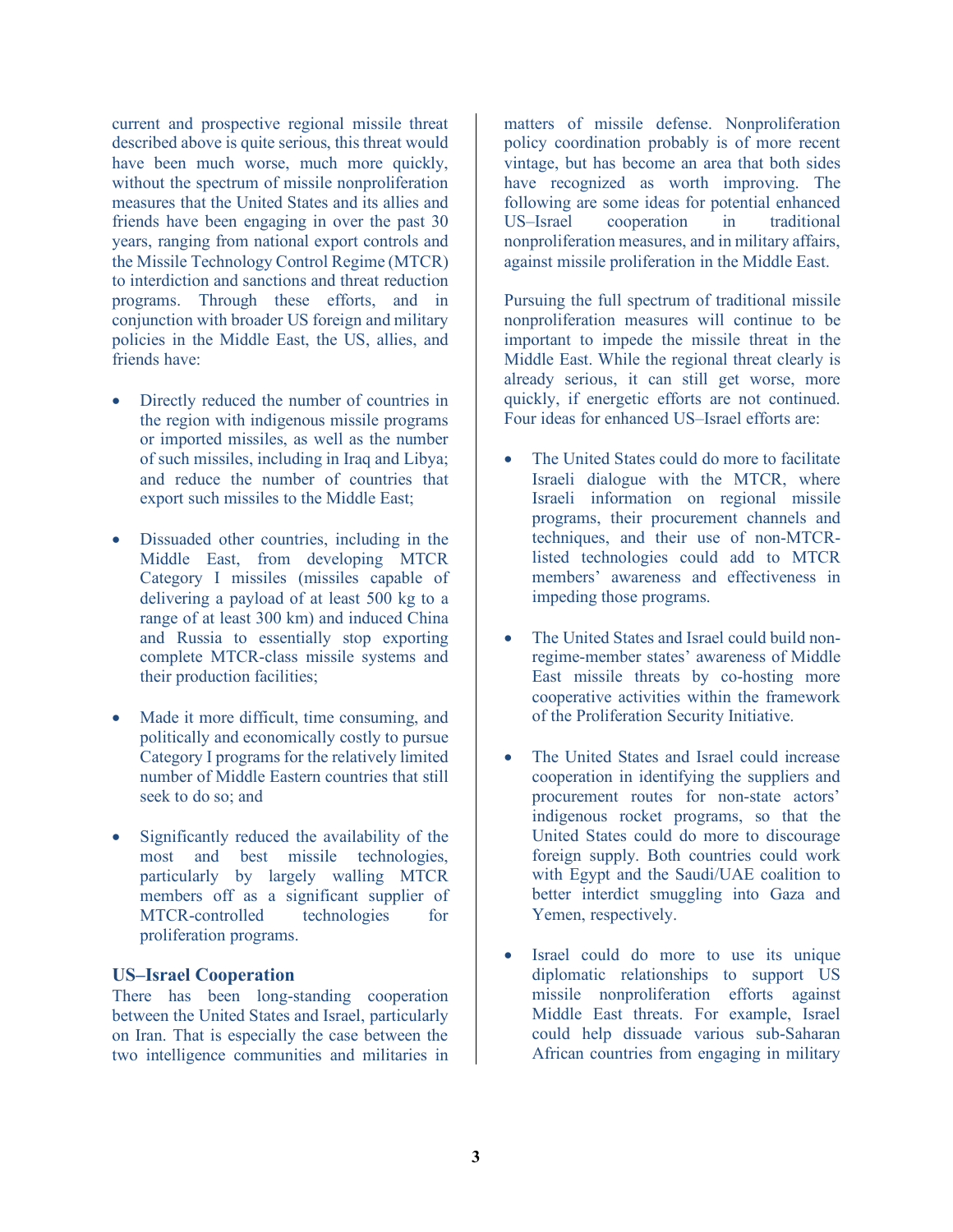and other cooperation with North Korea, thus limiting earnings of hard currency North Korea could use to develop improved missile capabilities to export to the Middle East. Israel also could sensitize China, Singapore, Taiwan, and other key source or transit governments with which it has close ties about Iranian, Syrian, and Hezbollah procurement practices.

# **Military measures**

Given the size and scope of missile threats in the region, traditional nonproliferation measures can only be one part of addressing what are now mature, well-established, and substantially indigenized programs that their possessors see as integral to their national security objectives. Missile defenses and counterstrike capabilities will need to carry more of the load in coping with the missiles' regional threat, building on the standards, policy coordination, international outreach, and technology impedance of traditional missile nonproliferation measures. Three ideas for enhanced US–Israel military cooperation against missile proliferation are:

- The United States could offer to transfer Israeli-designed rocket and missile defense systems (produced in the United States as needed) to Gulf Arab states to help protect against Iranian or proxy missile attacks. This would need to take into account maintaining Israel's Qualitative Military Edge, its ability to counter and defeat any credible conventional military threat from any individual state or possible coalition of states or from non-state actors, while sustaining minimal damages and casualties, through the use of superior military means.
- The United States could work to leverage Israeli expertise in civil and passive defense to help improve Gulf Arab countries' ability to limit the impact of Iranian or proxy missile attacks.

• The United States and Israel could reach an understanding of what kinds of strike capabilities, operated under what conditions, Gulf Arab states should possess to help deter and respond to Iranian missile attacks while limiting the potential threat to Israel.

# **Possible missile control limitations**

Missile control is another area where the United States and Israel could cooperate. Since such limitations, at this point, are purely speculative with few apparent near-term prospects for becoming a reality, the following discussion will only be general.

One of the ripest areas for possible limitations would be on Iranian missiles with a range greater than 2,000 km. The longer Iran refrains from testing missiles beyond this limit, the longer it will take to develop a viable missile threat against the continental United States and even Western Europe. While this may be of limited direct value to Israel and Gulf Arab states, it would minimize Iran's ability to "decouple" the United States from the security of its friends and allies. Iran already claims to be limiting itself to this threshold, although the extent to which that is either true or enduring is both unknown and easily changeable. But Iran's claim for selfrestraint may offer a basis for efforts to elicit from Iran clearer and/or more explicit and formalized restraints against launching rocket systems to a minimum-energy-equivalent ground range beyond 2,000 km. In the absence of explicit or tacit Iranian agreement, the United States and its friends and allies could consider unilateral steps aimed at promoting *de facto* Iranian adherence to such a 2,000 km threshold, including threatening substantially expanded sanctions or even strikes against Iranian missile facilities, if the threshold were crossed.

A related area would be limits on Iranian SLVs, or rocket systems capable of a ground range beyond 2,000 km flown only in space launch profiles. There could be explicit or tacit limits on such parameters as flight profiles, delivery of payloads that can survive re-entry, or the use of